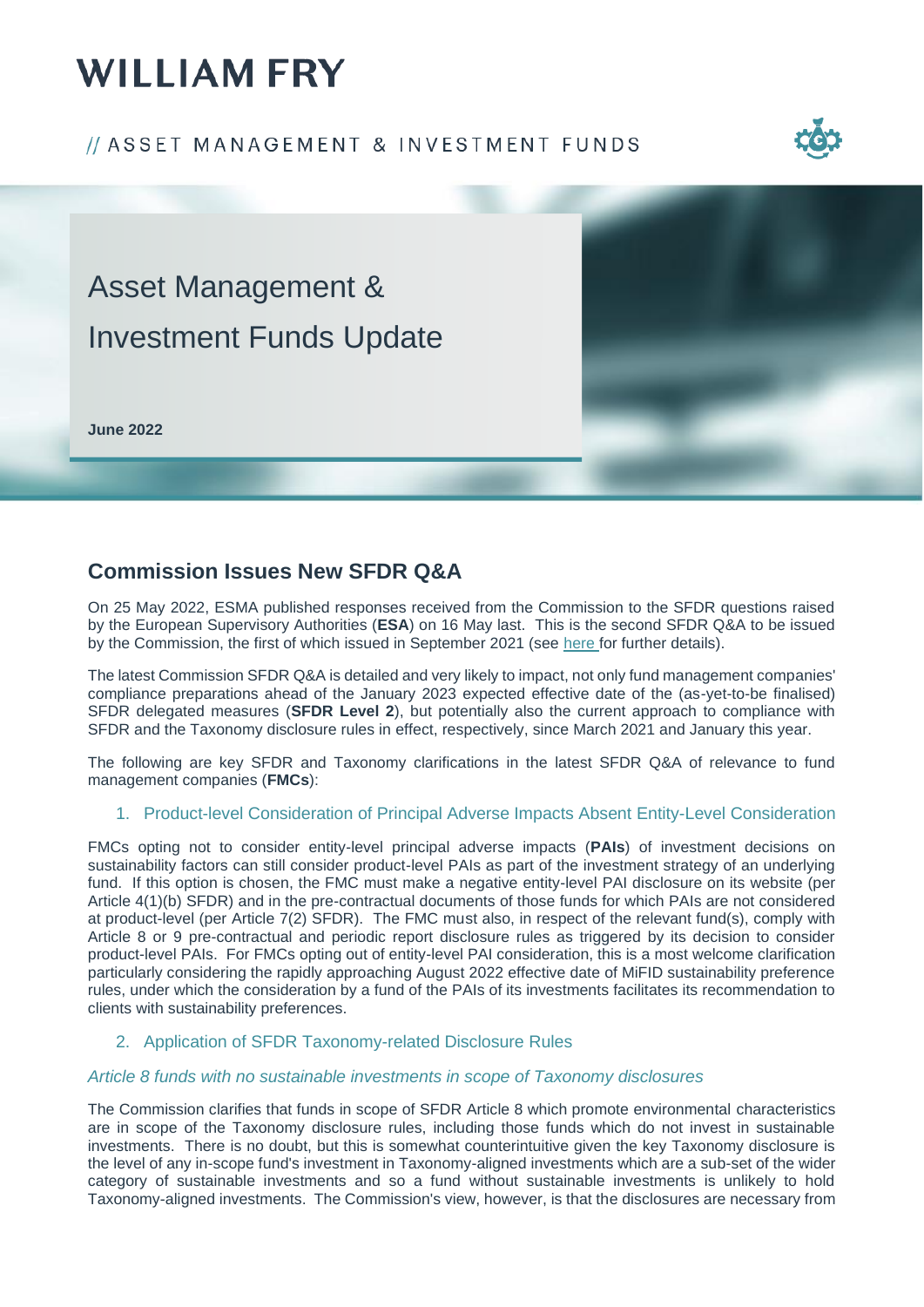## **WILLIAM FRY**

this wider category of funds in scope of Article 8 to 'incentivise behavioural change in the whole value chain, including delivery of sound information on sustainability performance on underlying investments'. As a result of this clarification, all funds in scope of Article 8 promoting environmental characteristics with no sustainable investments are, in the Commission's view, obliged to make a negative disclosure, not only in respect of sustainable investments as was foreseen, but also in relation to Taxonomy-aligned investments.

#### *Disclosure of no Taxonomy-aligned investments required to 'indicate zero'*

The Commission also confirms that any negative Taxonomy-aligned investment disclosure in the fund's offering document and periodic report must 'indicate zero'. This conflicts with the largely helpful approach recently adopted by the Central Bank to Taxonomy disclosures in the period until SFDR Level 2 takes effect next January and as such it may be expected that there will be a change in that regard. Formal confirmation from the Central Bank of any such change has however, yet to be published.

#### *Limitations on narrative explanations of 'zero' Taxonomy-aligned investments*

In terms of narrative explanations accompanying the disclosure of zero Taxonomy-aligned investments, including on the lack of reliable data, the Commission notes that 'such narratives risk contradicting the purpose' of the Taxonomy disclosures and such 'clarifications should neither leave room for ambiguity about the alignment of the investments of the [fund] with [the Taxonomy], nor should they include negative justifications, such as explaining a lack of the alignment by a lack of data.' Given the widely acknowledged data issue, this is likely to impact compliance plans for a range of FMCs.

#### *Use of estimated data to calculate Taxonomy-alignment levels*

The Commission Q&A also addresses the use of estimated data but goes no further than the current provision for its use under recital 21 of the Taxonomy i.e., when assessing activities of entities not subject to Taxonomy disclosures and only then under the conditions so specified.

#### *Ex-post disclosure of Taxonomy alignment absent a pre-contractual commitment*

On the question of whether a fund may/must make disclosure in its periodic reports of any investment assessed in the period as being Taxonomy-aligned in circumstances where no pre-contractual commitment to so invest has been disclosed, the Commission's view is that such disclosures are required pursuant to Taxonomy disclosure rules. This is likely a welcome clarification for FMCs, particularly given the current difficulties in assessing investments' Taxonomy-alignment and making pre-contractual commitments to such investments. However, it is notable that the Commission also considers that pre-contractual documents should be updated (subject to relevant sectoral rules) to reflect any change over time to a fund's investments resulting in investment in Taxonomy-aligned investments.

#### 3. Requirement to Follow Good Governance Practices ('good governance' rule)

#### *Article 8*

The Commission confirms that the requirement for funds in scope of Article 8 to invest in companies with good governance practices is appliable to all such funds' investment in companies. There has been some industry debate as to whether this requirement was limited, for example only to investments aligned with the ESG characteristics of the fund. The Commission confirms this is not the case and that funds in scope of Article 8 which invest in companies that do not follow good governance practices are in 'breach of Article 8'. The logical view that the 'good governance' rule is not applicable to non-corporate investments is also confirmed by the Commission.

#### *Article 9*

For an investment in a company to be eligible under the SFDR definition of sustainable investments, the investee company must follow good governance practices. As the assets of funds in scope of Article 9 'must qualify as sustainable investments', all Article 9 funds are subject to the 'good governance' rule. For the avoidance of doubt, funds in scope of Article 8 which opt to hold sustainable investments are similarly subject to the 'good governance' rule in respect of those investments, in addition to the specific application of the rule under Article 8 (as discussed above).

#### 4. SFDR's Application to Existing Funds